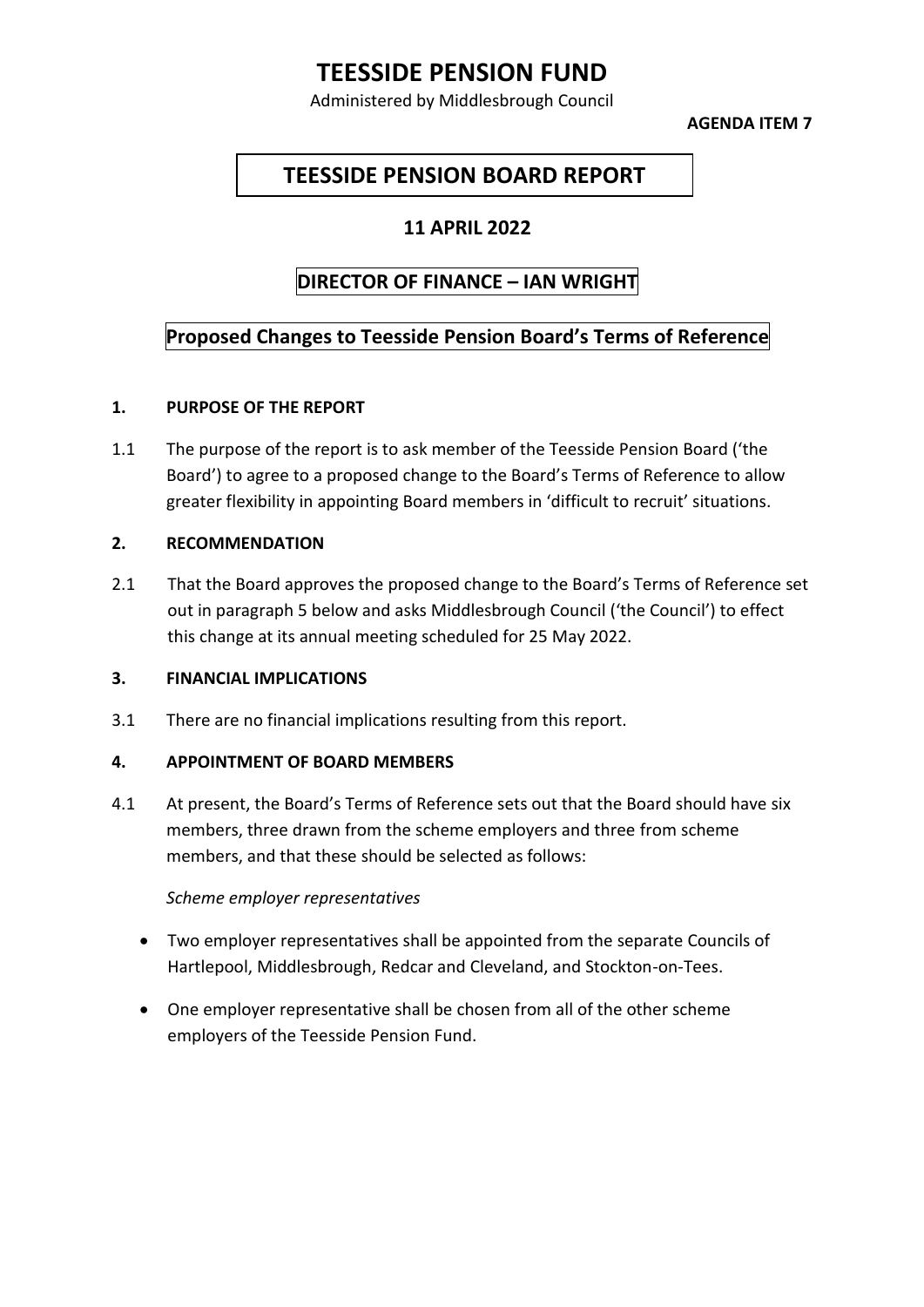#### *Scheme member representatives*

- Two scheme member representatives shall be appointed from the recognised trade unions representing employees who are scheme members of the Fund.
- One scheme member representative shall be appointed from the pensioner members of the Fund.
- 4.2 Recent attempts to fill Board vacancies have had mixed results. A pensioner representative was successfully appointed following a selection process after four applicants responded to an article placed in the newsletter sent to the Fund's pensioners. However despite emails to all relevant employers, followed by a further more targeted email to all the larger employers in that group, no volunteer has come forward to take up the "other scheme employers" place on the Board and a vacancy remains.

## **5. PROPOSED CHANGE TO THE BOARD'S TERMS OF REFERENCE**

- 5.1 In order to avoid a situation where a Board vacancy exists for a long time, the proposed solution is to ask the Council at its annual meeting on 25 May 2022 to agree to amend the Board's Terms of Reference to provide additional flexibility in appointment situations where a vacancy has proved difficult to fill.
- 5.2 This would be achieved by adding the following sentence to paragraph 22 of the existing Terms of Reference:

"In circumstances where no suitable volunteers apply from a particular employer or membership group and a Board vacancy remains, the selection panel is able to appoint another suitable individual to that vacancy from outside that particular membership group, always ensuring that only scheme member representatives are appointed to a scheme member vacancy and only scheme employer representatives are appointed to a scheme employer vacancy."

- 5.3 The amended paragraph 22 is shown in context in a 'tracked changes' version of the Terms of Reference attached at Appendix A.
- 5.3 If the Board agrees, and the Council adopts this change, this would mean (for example) if there continued to be a vacancy from the 'other employers' group this could be filled by a representative from one of the four main employers in the Fund. Similarly, if a future recruitment failed to fill one of the scheme member places (pensioner or trade union representative), another suitable scheme member representative could be appointed by the selection panel.
- 5.4 The advantage of this approach is it avoids the possibility of the Board going for long periods with vacancies, which makes it harder to achieve quorum at meetings.